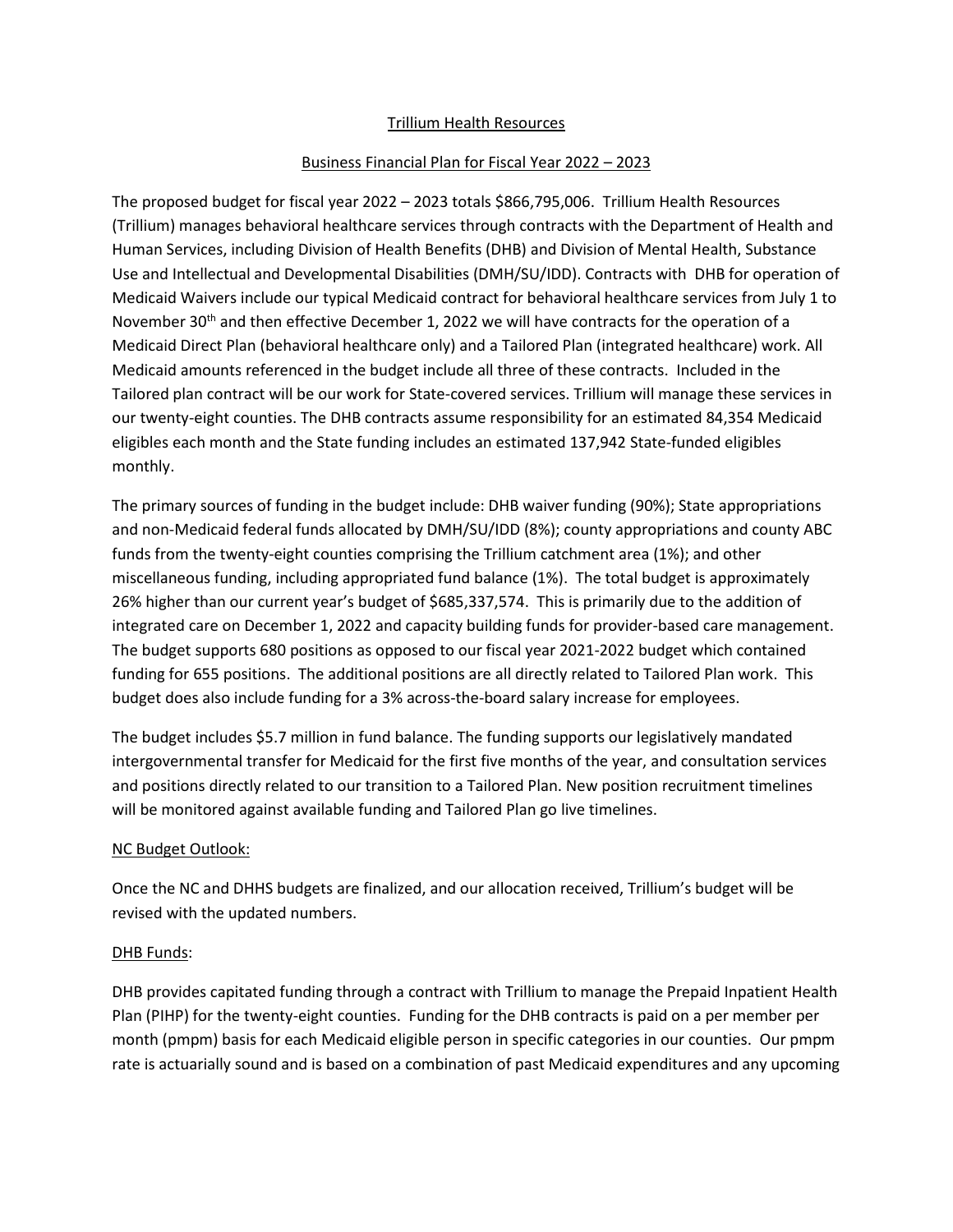program adjustments as defined by DHB. The budgets for Medicaid funding are based on draft rates received from DHB in May. Once rates are finalized for each of our plans, our budget will be adjusted.

Medicaid funding supports a Medicaid Risk Reserve or underwriting gain account, IDD and MH/SA Treatment Planning (care coordination), general administration, and funding for the Medicaid covered services for the eligible members in our area. Added new this year is also funding for provider-based care management, which will be billed on a fee for service basis and capacity building funds primarily to assist our network providers, who will be certified as care management agencies (CMA) under our Tailored Plan. The funding is broken down as follows:

| Funding                                             | <b>Estimated Dollars</b> | Percentage |
|-----------------------------------------------------|--------------------------|------------|
| Risk Reserve/Underwriting Gain                      | \$<br>14,421,482         | 1.84%      |
| <b>General Administration and Care Coordination</b> | 77,364,422               | 9.90%      |
| Provider based Care Management                      | 14,696,189               | 1.88%      |
| Care Management Capacity building funds             | 9,156,300                | 1.17%      |
| Service Funding                                     | 666,298,243              | 85.21%     |
| Total                                               | \$<br>781,936,636        | 100.00%    |

The Risk Reserve or underwriting gain is used to fund payments to meet outstanding obligations, such as cost overruns related to program services covered under the DHB contract, or for any other purpose approved by DHB. General administrative funds support the MCO administrative functions such as call center, network management, care coordination, and development and other functions for operation of the waivers. DHB service funding is utilized to pay providers for MH/SA/IDD approved services for members with Medicaid eligibility from our twenty-eight counties. Trillium assumes financial risk under this contract for the cost of the services covered under the contract. Access to medically necessary Medicaid services remain an entitlement under the capitation.

### DMH/SU/IDD Funds:

DMH has historically provided two funding types: funds for services and administrative funds. Service funds include both State and Federal funds which are contracted to provider agencies to provide medically necessary services across the twenty-eight counties. These funds are also utilized to provide start-up funding for identified service gaps and to cover specified service financial gaps that unit cost reimbursement alone does not financially fully cover. Our current proposed budget for State service funds is based current allocation of single stream funds plus our other State and federal current year allocations less any one-time funds. The amounts for State services will be finalized and adjusted once a State budget is certified and funding allocated.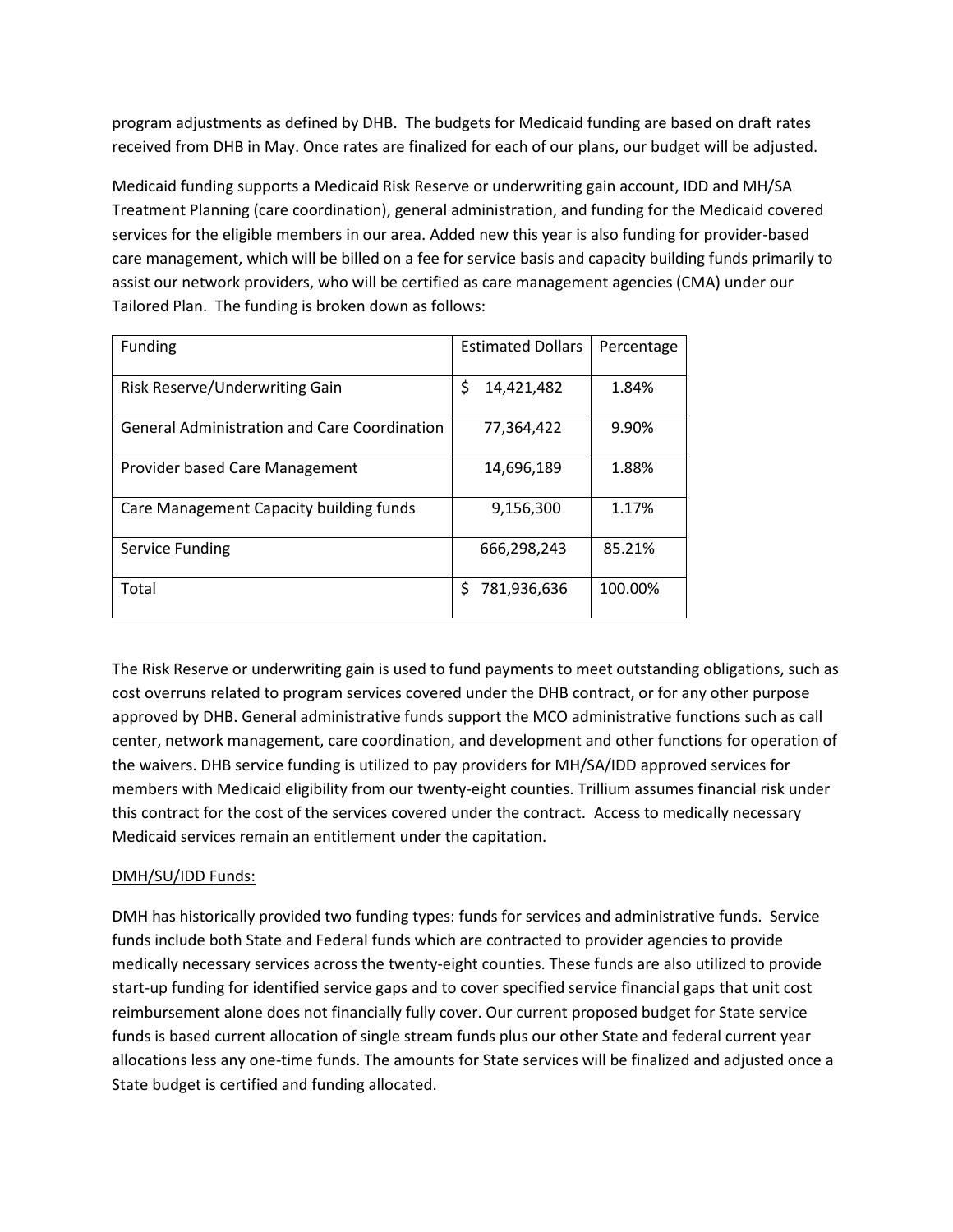| <b>Funding</b>                    | <b>Estimated Dollars</b> |
|-----------------------------------|--------------------------|
| DMH/SA/DD Service Funds (State)   | \$55,744,142             |
| (includes 3 Way hospital funds)   |                          |
| DMH/SA/DD Service Funds (Federal) | 11,347,952               |
| <b>General Administration</b>     | 5,333,969                |
| Total                             | \$72,426,063             |

### County Funds:

Anticipated county general and ABC funding for fiscal year 2022 -2023 total is \$5,126,726. This is assuming counties contribute the same amount as they have in the current year. Once we have their county funding allocations, we will include any adjustments in a budget revision. County funds financially support Crisis Intervention Training (CIT) and Mental Health First Aid for children and adults in our communities. County funds also support our Neighborhood Connections projects in each of the counties. ABC funds are allocated in various amounts to support individuals from our twenty-eight counties who are admitted to the Healing Place in Wake County. Dare County does provide additional funding included in the county funds revenue line item for a specific provider contract in that county. This amount is above their normal county general fund contribution. Some of our other counties provide funding to support the Dix Crisis Center in Onslow County.

### Risk Management:

Trillium will continue to develop and utilize various reports to minimize our financial risks and to monitor our DHB and DMH/SA/DD service funds expenditures. Reports that are utilized to monitor our financial risk include our IBNR reports (incurred but not reported) to estimate the costs for services already delivered but for which payment has not been processed. We also will be monitoring many quality reports and measures to assure our members are receiving care that is generating positive outcomes for them. We also monitor our Medicaid service revenues against our Medicaid service expenditures. There are numerous monthly, quarterly, and annual reports prepared for DHB and DMH staff to review. Our new Medicaid contracts require Trillium to meet several metrics and includes penalties for many if we do not.

### Summary:

In summary, our annual budget provides the State and Medicaid funding to provide services across our twenty-eight counties. While the demand for non-Medicaid covered services always exceeds our available resources, Trillium can assure the public that all medically necessary and appropriate services